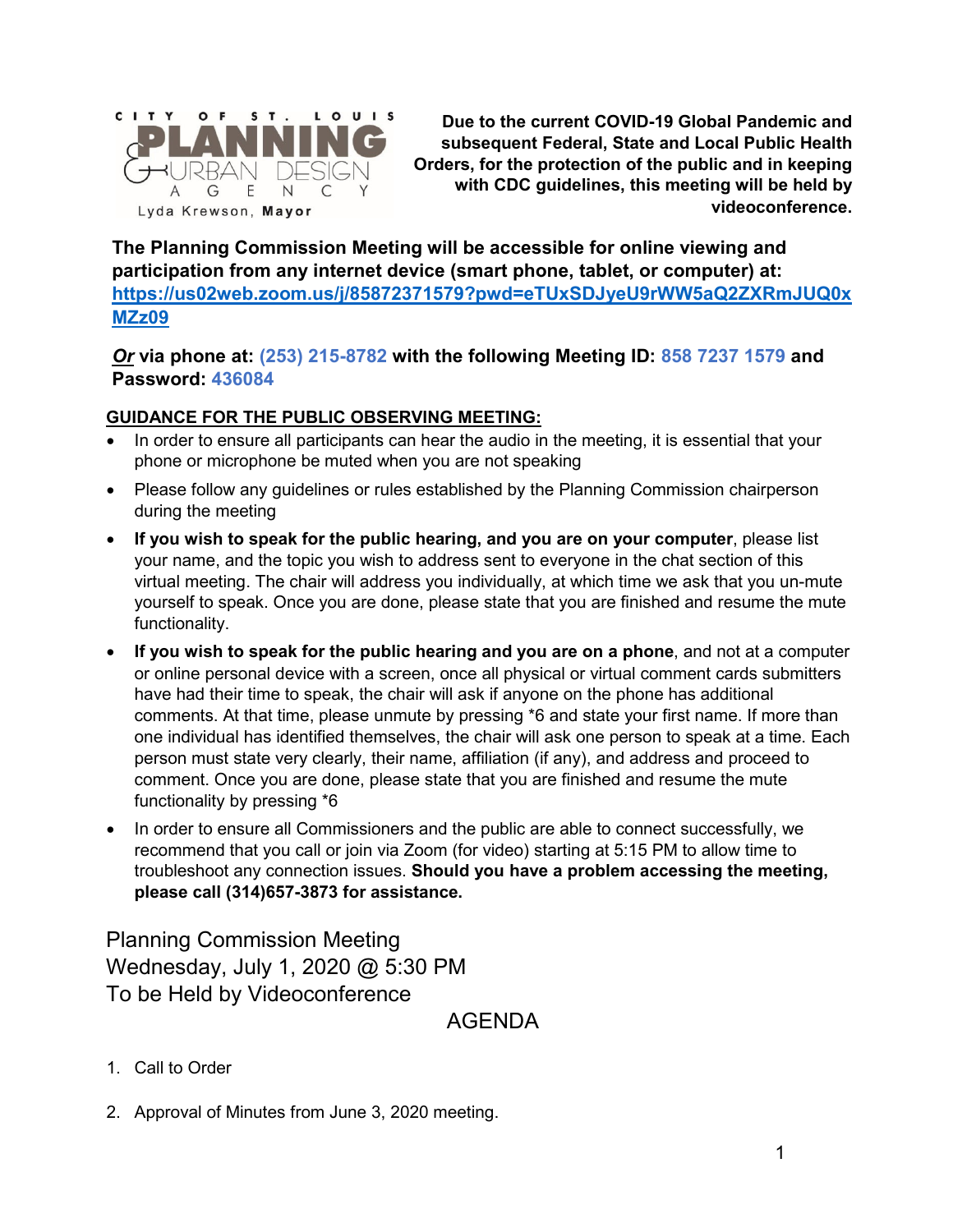# **PUBLIC HEARING:**

3. PDA-155-04-CMP - Strategic Land Use Plan Amendment #19 – Conduct Presentation and Public Hearing - (Multiple CB's)

# **ACTION ITEMS:**

### **Comprehensive & Neighborhood Plans**

- 3. PDA-155-04-CMP Strategic Land Use Plan Amendment #19 Adoption of Plan Multiple Neighborhoods (Multiple CB's)
- 4. PDA-054-20-NBD Design Downtown Neighborhood Plan –Request to Conduct a Presentation and a Public Hearing at a Future Planning Commission Meeting -- Downtown & Downtown West (Multiple CB's)

### **Chapter 353 Blighting Studies and Redevelopment Plans**

5. PDA-107-05-RDX – Extension of Eminent Domain Rights to complete Cortex Chapter 353 Development Plan - Central West End (Multiple CB's)

### **Chapter 99 Blighting Studies and Redevelopment Plans (Over One Acre)**

6. PDA-050-20-RDR - 4635 & 4627 Ridgewood Ave Area - Blighting Study and Redevelopment Plan for Multi-Family Senior housing - Bevo Mill (CB 6454)

# **Rezonings:**

NONE

# **Administrative Item**

7. PDA-099-00-ADM - Repeal and replacement of adopted rule pertaining to: (I) Required Submittals for Planning Commission Consideration of Neighborhood Plans, and (II) Public Hearings thereon - All Neighborhoods (All CBs)

# **DELEGATED ITEMS:**

# **Street /Alley / Sidewalk Vacations:**

NONE

### **Chapter 99 Blighting Studies and Redevelopment Plans (Under One Acre)**

8. PDA-055-20-RDRA- 5266 Maple Ave Area - Academy (CB 2993)

# **Chapter 99 Blighting Studies and Redevelopment Plans (Under One Acre/Over \$1 Million)** NONE